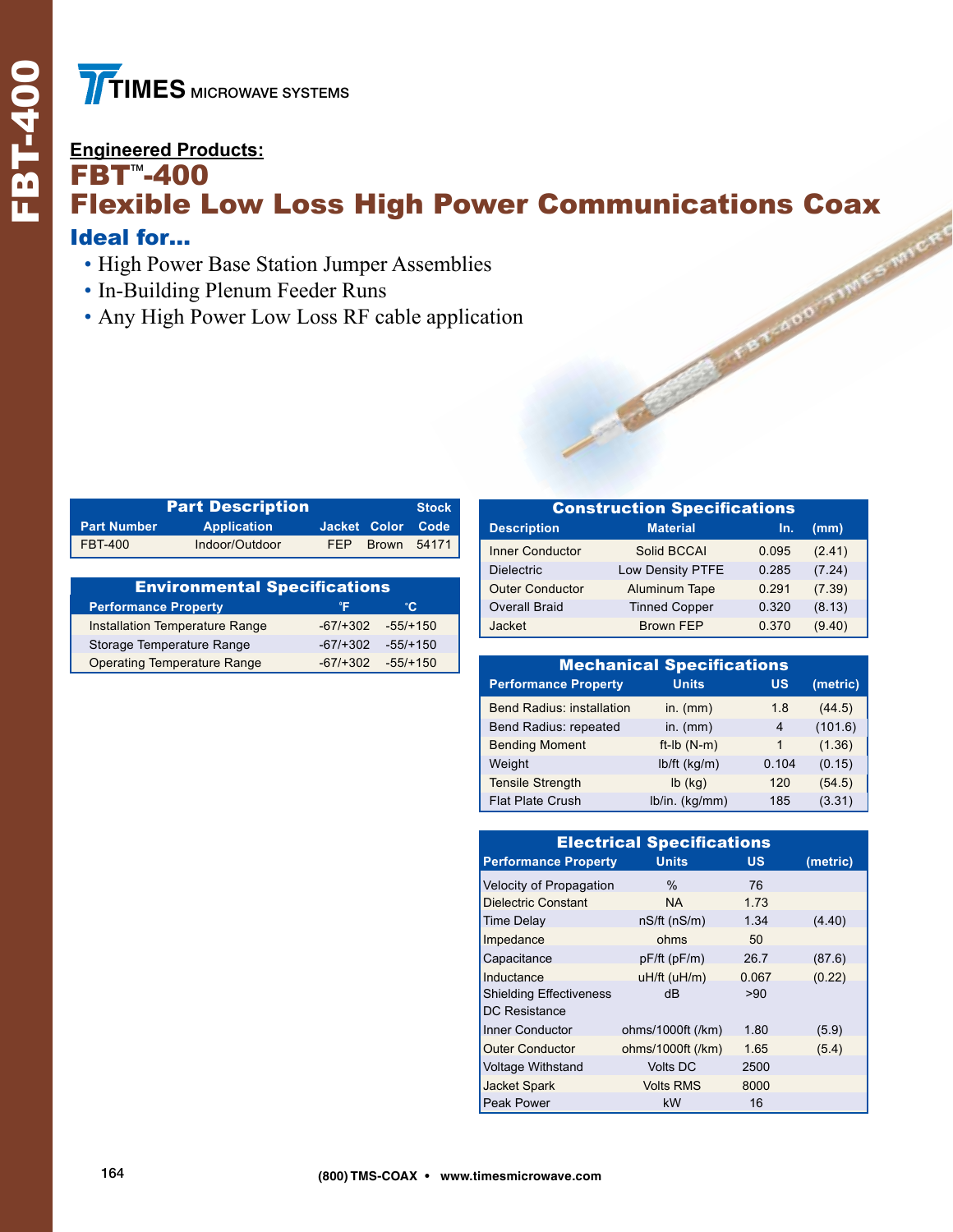# **TIMES** MICROWAVE SYSTEMS



VSWR=1.0; Ambient = +40°C; Inner Conductor = 100°C (212°F); Sea Level; dry air; atmospheric pressure; no solar loading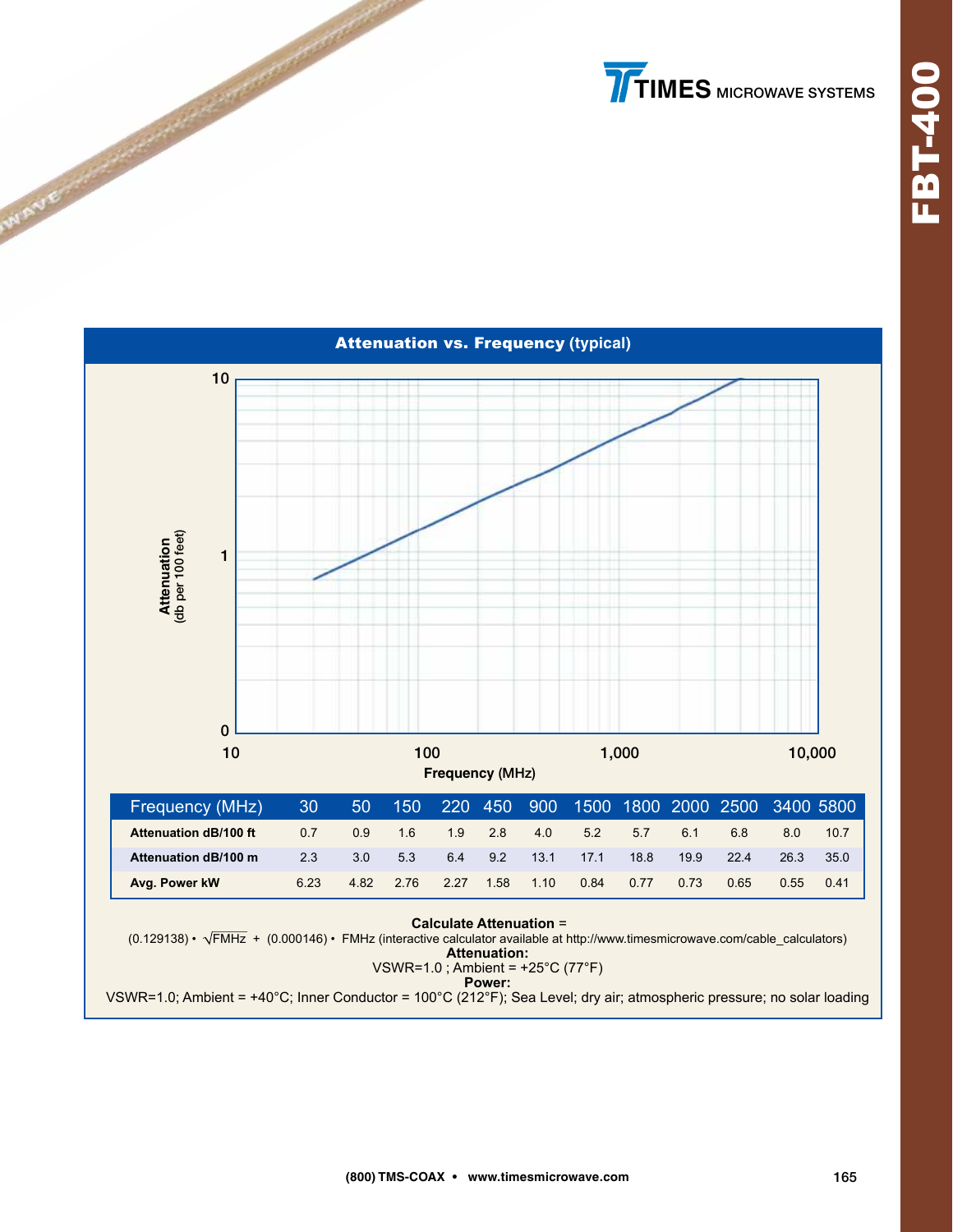Ī

#### **Engineered Products:** FBT-400 Flexible Low Loss High Power Communications Coax



| <b>Connectors</b> |                    | Part.                         | <b>Stock</b> | VSWR**           | <b>Coupling</b> | Inner<br><b>Contact Contact</b> | Outer | Finish*<br><b>Body</b> |     | Lenath    | <b>Width</b> | Weight       |
|-------------------|--------------------|-------------------------------|--------------|------------------|-----------------|---------------------------------|-------|------------------------|-----|-----------|--------------|--------------|
| Interface         | <b>Description</b> | <b>Number</b>                 | Code         | Frea. (GHz)      | <b>Nut</b>      | Attach Attach                   |       | /Pin                   |     | in $(mm)$ | in.<br>(mm)  | / Ib/<br>(q) |
| 1. N Female       | Straight Jack      | <b>TC-400-NF-PL</b>           | 3190-964     | $< 1.25:1$ (2.5) | <b>NA</b>       | Solder                          | Crimp | N/G                    | 1.8 | (45)      | 0.66(16.8)   | 0.105(47.6)  |
| 2. N Male         |                    | Straight Plug EZ-400-NMH-PL-D | 3190-602     | $< 1.25:1$ (2.5) |                 | Hex/Knurl Spring Finger         | Crimp | A/G                    | 1.5 | (38)      | 0.89(22.6)   | 0.113(51.3)  |
| 3. N Male         | Straight Plug      | TC-400-NMH-PL                 | 3190-759     | $< 1.25:1$ (2.5) | Hex             | Solder                          | Crimp | S/G                    | 1.5 | (38)      | 0.89(22.6)   | 0.113(51.3)  |
| $\vert$ 4. N Male | <b>Right Angle</b> | TC-400-NMH-RA-D               | 3190-2293    | < 1.35:1<br>(6)  | Hex/Knurl       | Solder                          | Crimp | A/G                    | 1.8 | (46)      | 1.25(31.8)   | 0.130(59.0)  |



## Hardware Accessories

| <b>Type</b> | Part<br><b>Number</b> | Stock<br>Code   | <b>Description</b>            |  |
|-------------|-----------------------|-----------------|-------------------------------|--|
| Ground Kit  | <b>GK-S400T</b>       | <b>GK-S400T</b> | Standard Grounding Kit (each) |  |